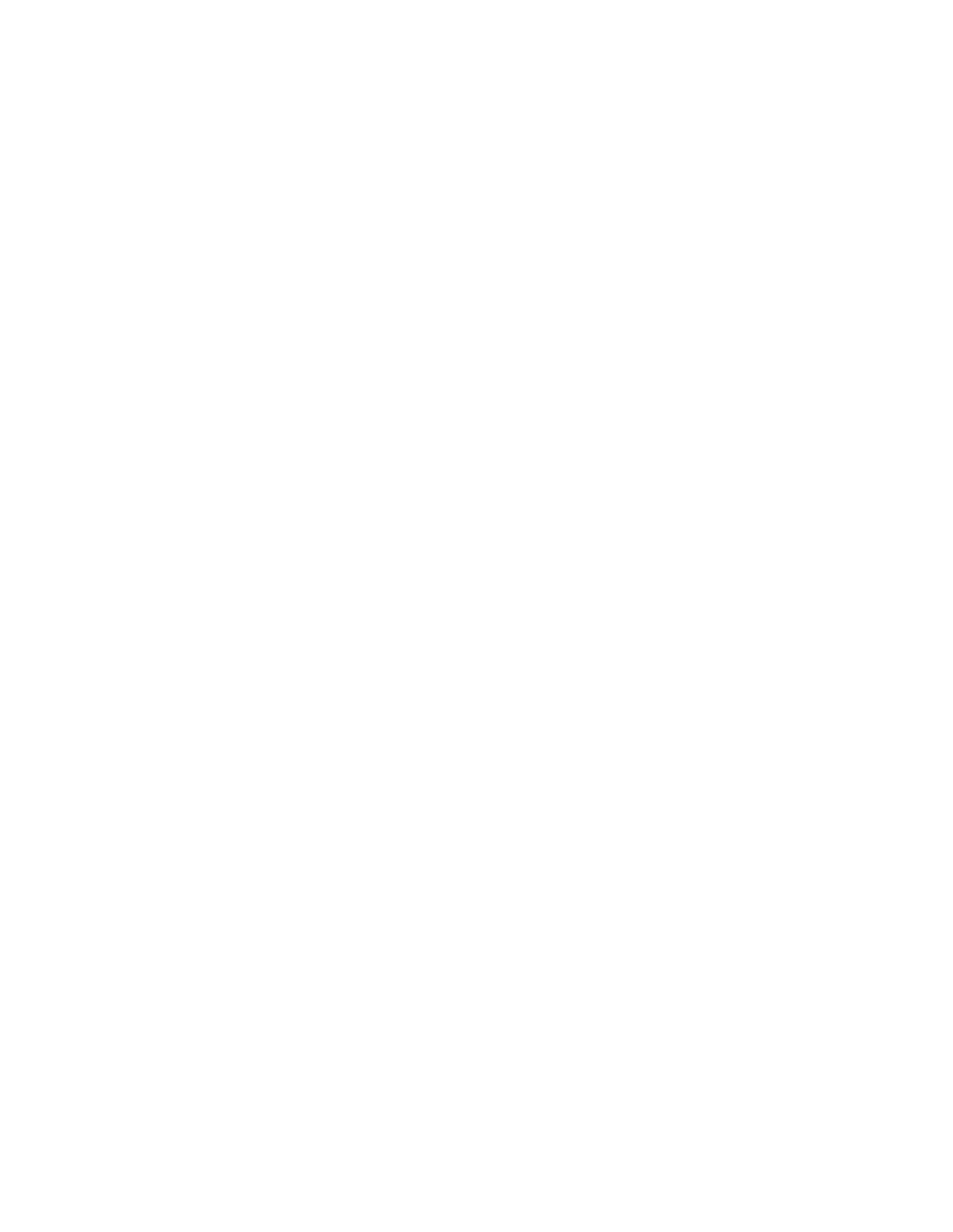





| 18. | <b>Transfer to Other Funds</b> |      |
|-----|--------------------------------|------|
|     | <b>Table of Contents</b>       | Page |
|     | Transfer to Other Funds        | 401  |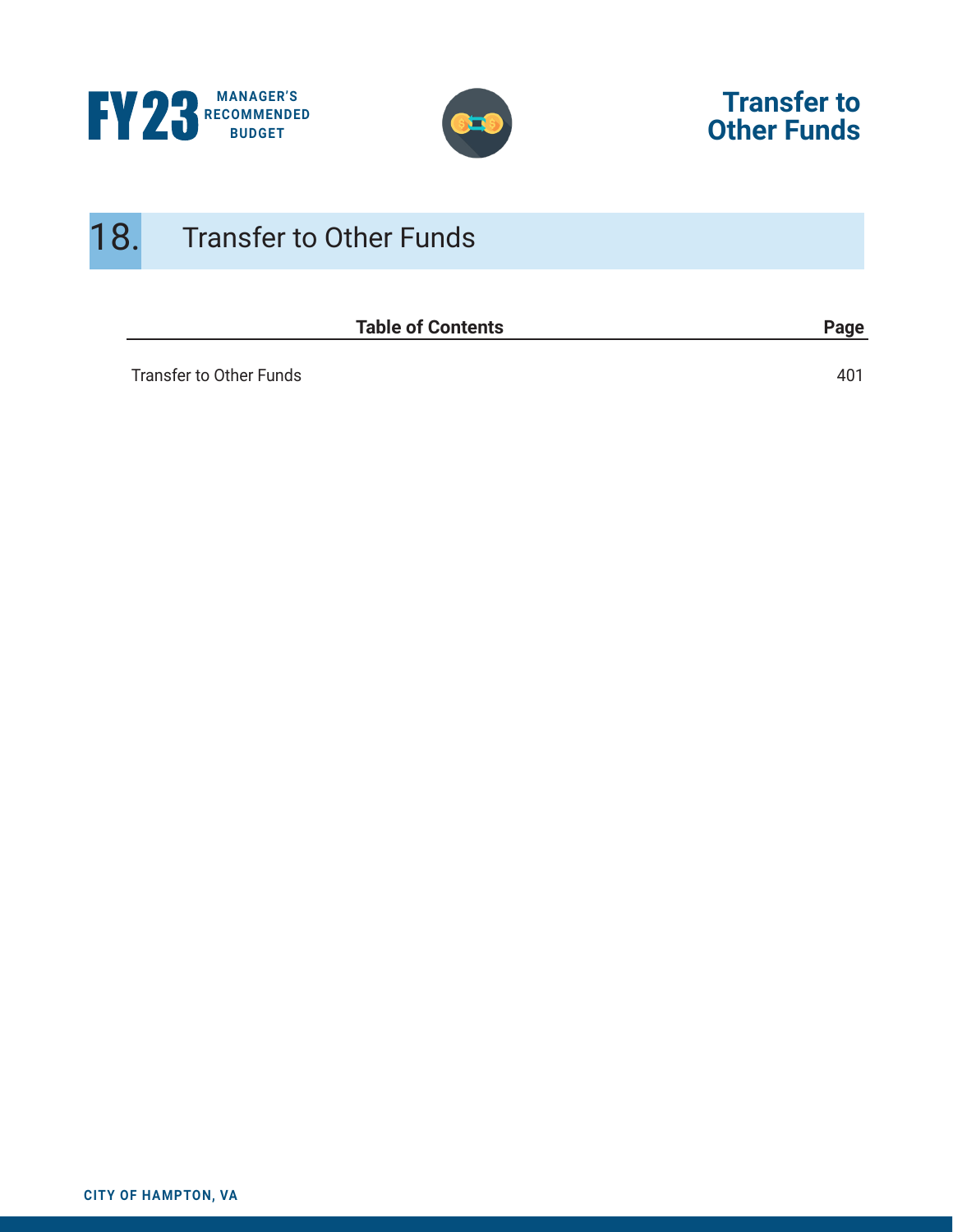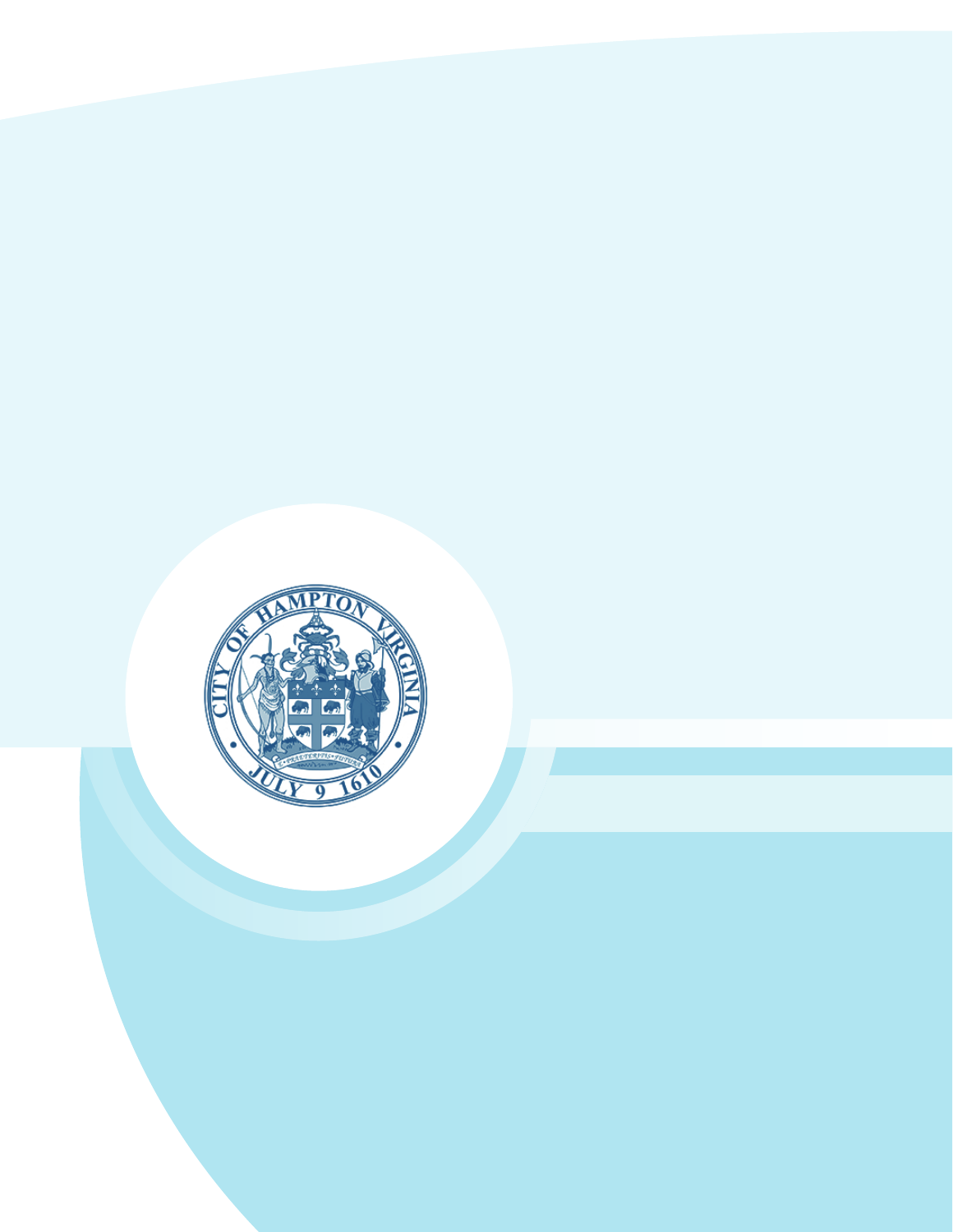





The General Fund has historically transferred money to other Funds to support the activities and/or development agreements associated with the respective Fund.

## **The total budget for this department is \$29,031,043.**

| Transfer to                                           | 2020<br><b>Actual</b> | 2021<br><b>Actual</b> | 2022<br><b>Budget</b>            | 2022<br><b>Adjusted</b> | 2023<br><b>Budget</b> | Increase /<br>(Decrease) |
|-------------------------------------------------------|-----------------------|-----------------------|----------------------------------|-------------------------|-----------------------|--------------------------|
| Capital Budget (Project) Fund                         | 19,264,251            | 27,218,742            | 16,914,876                       | 16,914,876              | 17,446,784            | 531,908                  |
| <b>Economic Development Authority</b><br>("EDA") Fund | 348,221               | 764.842               | 703,079                          | 703,079                 | 814,220               | 111,141                  |
| Economic Development ("ED")<br>Fund                   | 0                     | 0                     | 33,804                           | 33,804                  | 33,804                | 0                        |
| Fleet Services Fund                                   | 20,000                | 0                     | 0                                | 0                       | 0                     | 0                        |
| Fleet Services - Equipment<br><b>Replacement Fund</b> | 1,455,000             | 3,000,000             | 0                                | 0                       | 500,000               | 500,000                  |
| Hampton Coliseum - Arts<br><b>Commission Fund</b>     | 1,052,844             | 1,052,794             | 1,052,844                        | 1,052,844               | 1,372,068             | 319,224                  |
| Hampton Roads Convention Center<br>("HRCC") Fund      | 7,195,350             | 7,157,356             | 7,001,667                        | 7,001,667               | 8,064,167             | 1,062,500                |
| Industrial Development<br>Association ("IDA") Fund    | 671,058               | 586,964               | 800,000                          | 800,000                 | 800,000               | 0                        |
| Law Library                                           | 0                     | 43,166                | 0                                | 0                       | 0                     | 0                        |
| The Hamptons Golf Course Fund                         | 0                     | 171,616               | 0                                | 0                       | 0                     | 0                        |
| <b>Grand Total</b>                                    | 30,006,724            |                       | 39,995,480 26,506,270 26,506,270 |                         | 29,031,043            | 2,524,773                |

Budget Note: The increase in the Capital Budget (Project) Fund transfer is attributed to an increase in the use of General Fund Balance; an increase in the allocation from the State for urban maintenance (street resurfacing) and an increase in the General Fund Operating Revenues contribution to support City Council's Strategic Priorities. The increase in the Economic Development Authority transfer is attributed to agreements established for economic development initiatives. The increase in the transfer to the Hampton Coliseum/Arts Commission Fund is attributed to transferring funds preserved (salaries and operating expenses) from the Old Hampton Community Center pool in Parks, Recreation and Leisure Services - Recreation Division's operating budget to support the AquaPlex Center coming on line mid-Summer 2022 along with the City and Schools' contribution for the "Learn to Swim" program. The transfer to the Hampton Roads Convention Center is reflective of the anticipated increase in the dedicated 2% meals and 2% lodging taxes.